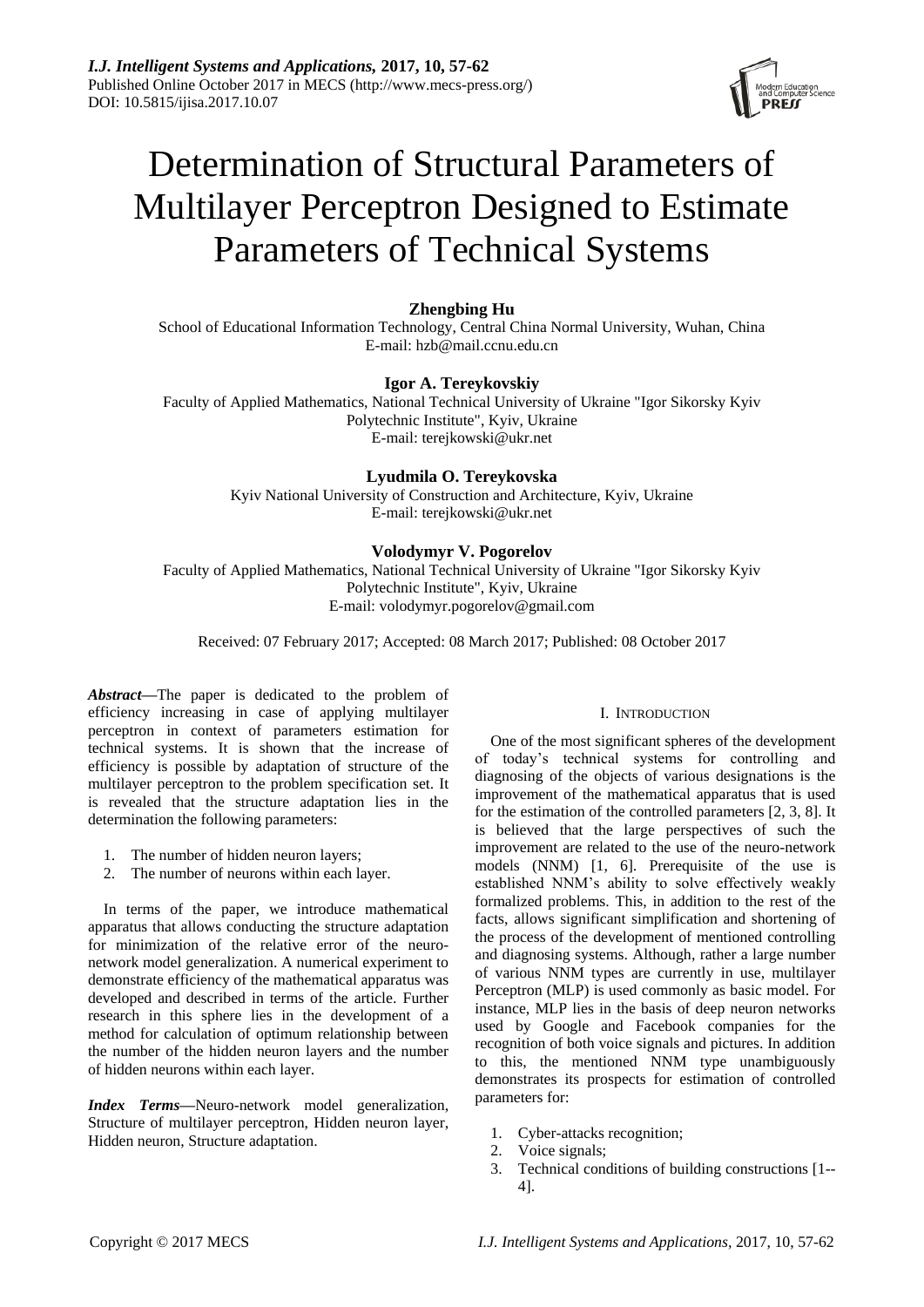At the same time, practical experience of using of the neuro-network recognition systems as well as results of the researches [2, 3, 7] shows that it is necessary to increase efficiency of MLP application. This goal can be reached by adaptation of MLP structure to the problem specifications set. This statement is based on the fact that the MLP structure influences significantly its generalization error. In its turn, the application efficiency principally depends generalization error.

#### II. ANALISYS OF EXISTING PUBLICATIONS

Generally, MLP (shown on Fig. 1) corresponds to neuro-network that consists of a number of layers. Each layer, in its turn, consists of artificial neurons that are connected in series [4, 5].

We should note that in case of MLP shown on Fig. 1 numbers of input and output neurons equals to  $N_x$  and  $N_y$ , number of hidden neurons equals to  $H$ , and numbers of those in the first, *h* -th and the last hidden layers are  $J_1$ ,  $J_h$  and  $J_H$ , respectively. We are going to consider classic MLP that has no inverse links. In this model, each neuron within the hidden layer receives all the output signals from the preceding layer, and its output signal can be transmitted to any neuron belonging to the next layer. Linear activation function is used for the neurons within the input and output layers. Within the hidden neurons logistic sigmoidal function is used.



Principal parameters to define MLP structure are number of the input neurons, number of hidden layers of neurons, number of neurons within each hidden layer and number of output neurons.

Based on the results of  $[1, 4, 7]$  we can suppose within the first approximation that the number of input and output neurons corresponds to the number of the parameters being registered as well as the number of the objects recognized. These values are specified a priori. They are based upon the problem specifications set and are not subject to any change. Therefore, MLP structure can be optimized but at the expense of the number of the hidden layers of neurons as well as the number of the hidden neurons within each of the layers. The following calculation expressions are submitted in [1, 3]:

$$
\frac{N_{y} \times P}{1 + \log_{2} P} \le L_{w} \le N_{x} \times \left(\frac{P}{N_{x}} + 1\right) \times \left(\frac{N_{x} + N_{y} + 1}{N_{x}}\right) \tag{1}
$$

$$
\frac{P}{10} - N_x - N_y \le L_w \le \frac{P}{2} - N_x - N_y,
$$
 (2)

$$
L_{w} < P \times \varepsilon_{\text{max}} \tag{3}
$$

where  $N_x$ ,  $N_y$  are the numbers of input and output neurons;

 $L_w$  is the number of synaptic bonds;

*P* is the number of the training examples;

 $\varepsilon_{\text{max}}$  is the maximum allowable recognition error.

But practical experience and results [5] shows that the available solutions of (1-3) require significant improvements.

It is reasonable to highlight papers [1, 4] in which some expressions were derived for the determination of optimum number of hidden neurons for the two-layered perceptron:

$$
N_1^{\text{opt}}(\min) = Round \left( \frac{(0, 4N_X + 0, 2) \times}{\sqrt{PN_X} \times \frac{\sqrt{PN_X}}{N_X + N_Y}} \right),
$$
 (4)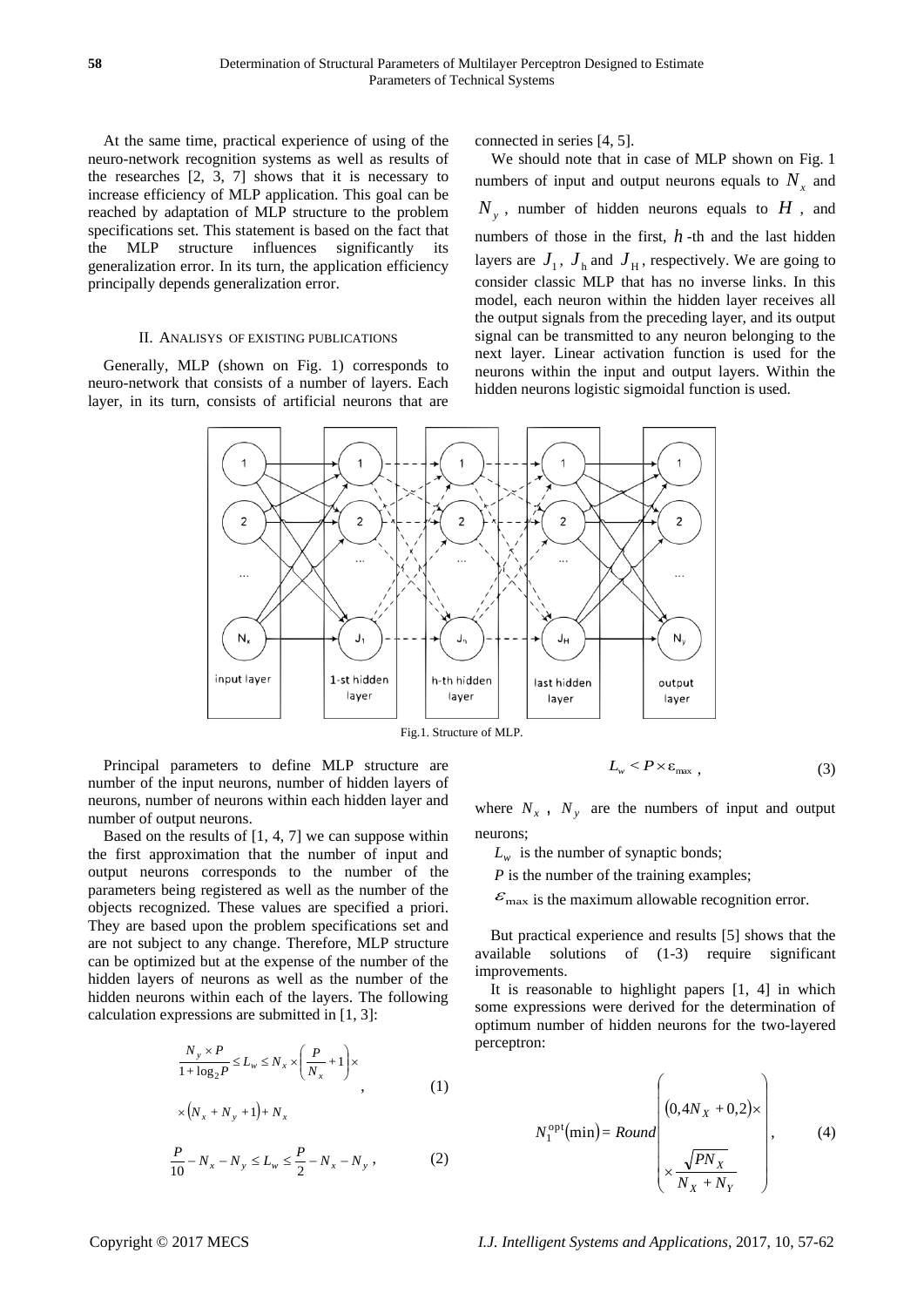$$
N_1^{\text{opt}}(\text{max}) = Round\left(\frac{2\sqrt{PN_X}}{N_Y}\right),\tag{5}
$$

where  $N_1^{\text{opt}}(\text{max})$  and  $N_1^{\text{opt}}(\text{min})$  are maximum and minimum boundary values of the optimum number of hidden neurons;

*Round(X)* is the operation for the determination of the nearest integer number derived of argument *P* .

Use of (4, 5) restrict the search area of the optimum number of the hidden neurons, but the area of use of these two expressions is limited by two-layered Perceptron. Besides to this, additional limitations are imposed to it with the following prerequisite:

$$
P \ge 10N_x \ . \tag{6}
$$

The prerequisite has too general nature and does not take into account the amount of the classes for recognition, that should be represented in the training sample.

 $N_1^{(2)}$ (mot) = Atomic  $N_2^{(2)}$ (mot) =  $N_2^{(2)}$ (met) are receiver and the basis of the website MLP energy interlevents.<br>
Intelligent Systems and V/<sup>2</sup>/<sup>2</sup>(met) are receiver and a single distant of the particular interv We shall note as well that many papers denoted to the MLP application for the estimation of the parameters of the technical systems do not contain substantiated method of calculation of its structural parameters. Even approaches for the determination of the best parameters of the MLP structures contain some contradictions. Thus, they use principle of minimization of synaptic bonds in [1] which are necessary for the network training on the specified set of examples in [1]. But the specified principles contradict [7] where they suggest that the reduction of the network size does not lead to the increase of its generalization possibilities.

At the same time, general specific feature of the papers that have been analyzed is the fact that the main conditions of problem domain that influences MLP's structure are:

- 1. The number of input and output parameters;
- 2. The amount of training sample;
- 3. The maximum allowable recognition error.

So, the purpose of this research is to develop a procedure for the determination of the MLP structure parameters and determination of the number of these parameters.

#### III. DEVELOPMENT OF THE MATHEMATICAL APPARATUS

According to [3, 6] development of the MLP structural model is based on the determination of the total number of synaptic links. We are going to take minimization of the minimum relative MLP error criterion as base of this determination according to [6, 7]:

According to [3, 6] development of the structural MLP model is based on the determination of the total number of synaptic links.

$$
G_{MLP} \to \min{,\tag{7}}
$$

where  $G_{MLP}$  is the relative MLP error.

In terms of the paper, the term, relative MLP error means division of generalization error  $(\epsilon)$  means by the number of synaptic links  $(L_w)$ :

$$
G_{MLP} = \frac{\varepsilon}{L_w} \,. \tag{8}
$$

We should note that the generalization error of the neuro-network corresponds to the error of the recognition of the parameters which were not used for the MLP training. In other words, this is the error of the recognition of the parameters which are not constituent part of the training, test, or validation samples. Rewriting (7) taking into account (8) we obtain the following:

$$
\frac{\varepsilon}{L_w} \to \min. \tag{9}
$$

We should note that for the full-linked MLP the following is true:

$$
L_w = N_x \times J_1 + J_1 \times J_2 + ... +
$$
  
+  $J_{h-1} \times J_h + ... + J_{H-1} \times J_H + J_H \times N_y$  (10)

In case, when number of neurons in each of the hidden layers is the same, it is possible to transform (10) as follows:

$$
L_w = (H-1) \times J^2 + (N_x + N_y) \times J , \qquad (11)
$$

where  $J$  is the number of neurons in a hidden layer;

*H* is the number of hidden layers of neurons.

Taking into account the results of [1, 4] we should suppose that when solving (9), it is possible to state that the generalization error and the number of synaptic links are continuous quantities. The assumption allows determining of optimum number of synaptic links ( $L_w^{opt}$ ) basing upon the solution of the following equation:

$$
\frac{\partial L_w}{\partial \varepsilon} = 0. \tag{12}
$$

Let us detail constituent equation (12). Generalization error is calculated as sum of the approximation error  $(\varepsilon_a)$  and model description error  $(\varepsilon_a)$  $\mathbf{E}_o$   $\left|$ 

$$
\varepsilon = \varepsilon_a + \varepsilon_o \tag{13}
$$

We should mention that the approximation error relates to the memorizing of the training data by MLP, but description one relates to the generalization of these data.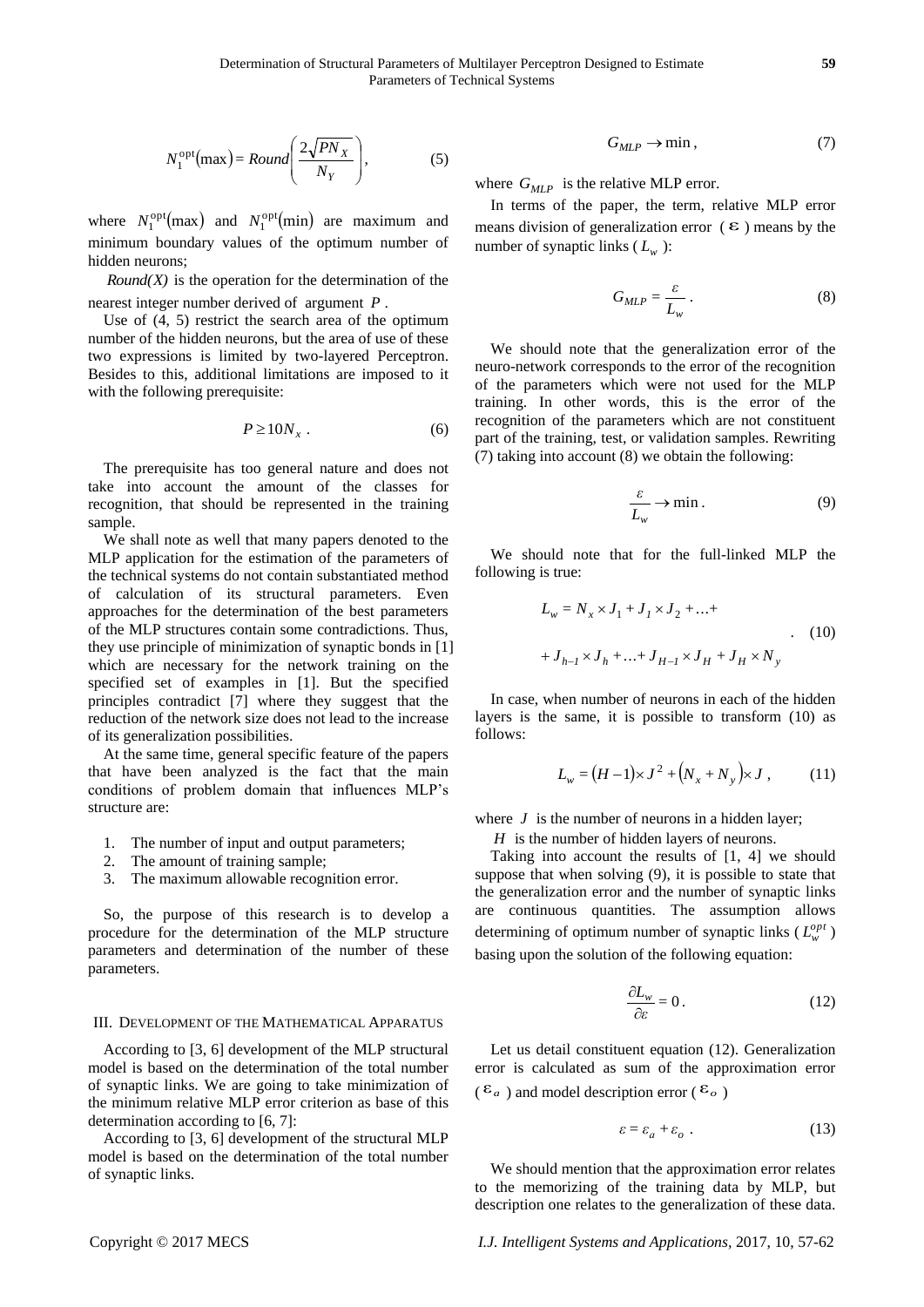According to [1, 7] we can assume that the approximation error is proportional to the ratio of the sum of input and output neurons and number of synaptic links:

$$
\varepsilon_a \sim \frac{N_x + N_y}{L_w} \,. \tag{14}
$$

Error of the model description is calculated as follows:

$$
\varepsilon_o \sim \frac{L_w}{P},\tag{15}
$$

where  $P$  is the number of training examples.

Upon substitution of (14, 15) in (13) we derive the following:

$$
\varepsilon \sim \left(\frac{N_x + N_y}{L_w} + \frac{L_w}{P}\right). \tag{16}
$$

Substituting (16) in (12) we can derive the following upon conducting trivial conversions:

$$
L_{w}^{opt} \sim \sqrt{P \times \left(N_{x} + N_{y}\right)},\tag{17}
$$

where  $L_w^{opt}$  is optimum number of synaptic bonds of MLP.

Taking into account (11) we can put down proportion (17) in the following form:

$$
\left( \left( H^{opt} - 1 \right) \times J_w^{op^2} + \left( N_x + N_y \right) \times J_w^{opt} \right) \sim
$$
\n
$$
\sim \sqrt{P \times \left( N_x + N_y \right)} \tag{18}
$$

where  $J_w^{opt}$  is optimum number of neurons within a single hidden layer;

 $H^{opt}$  is optimum number of the hidden layers of neurons.

Introduction of the proportionality factor allows writing (18) in the form of the following quadratic equation:

$$
\left( \left( H^{opt} - 1 \right) \times J_w^{op}^2 + \left( N_x + N_y \right) \times J_w^{opt} \right) -
$$
  

$$
- k \sqrt{P \times \left( N_x + N_y \right)} = 0
$$
 (19)

where  $k$  is some proportionally factor.

We should note that the solution of equation (19) foresees determination of the two unknown values of  $J_w^{opt}$  and  $H^{opt}$ . In addition to this, we shall estimate the magnitude of  $\overline{k}$  factor preliminarily. The evaluation of the evaluation of the evaluation of the evaluation of the evaluation of the evaluation of the evaluation of the evaluation of the evaluation of the evaluation of

Let us make use of expression [4] which suggests that

under equal calculation possibilities number of synaptic links of MLP is somewhat lower than the synaptic bonds of the two-layered perceptron. It allows assuming of the following in the first approximation:

$$
L_d = L_w \t\t(20)
$$

where  $L_d$  is the number of synaptic links of the twolayered perceptron.

The number of the synaptic bonds of the two-layered perceptron is determined as follows:

$$
L_d = (N_x + N_y) \times N_1, \qquad (21)
$$

where  $N_1$  is the number of the hidden neurons within the two-layered perceptron.

Taking (20, 21) into account we can rewrite expression (19) as follows:

$$
(N_x + N_y) \times N_1^{opt} - k \sqrt{P \times (N_x + N_y)} = 0 , \quad (22)
$$

where  $N_1^{opt}$  is the optimum number of the hidden neurons within the two-layered perceptron.

Determination of optimum number of the hidden neurons is reduced to the following calculation:

$$
N_1^{opt} = k \times \frac{\sqrt{P \times (N_x + N_y)}}{(N_x + N_y)} \tag{23}
$$

We are going to use Hecht-Nilsen theorem for the determination of factor for which it was proved that minimum number of neurons equals to:

$$
N_1^{\min} \ge 2N_X + 1. \tag{24}
$$

We, too, shall take into account that maximum number of hidden neurons should not exceed the number of the training examples:

$$
N_1^{\max} \le P. \tag{25}
$$

Equating  $(23)$  with  $(24)$  and  $(23)$  with  $(25)$  we derive the following:

$$
\begin{cases} k \times \frac{\sqrt{P \times (N_X + N_Y)}}{(N_X + N_Y)} \ge 2 \times N_X + 1, \\ k \times \frac{\sqrt{P \times (N_X + N_Y)}}{(N_X + N_Y)} \le P. \end{cases}
$$
 (26)

As the consequence, we are going to take into consideration specifics of the actual problems related to the evaluation of the parameters of the technical systems for more exact determination of the factor. As a rule, in these problems:

## Copyright © 2017 MECS *I.J. Intelligent Systems and Applications,* 2017, 10, 57-62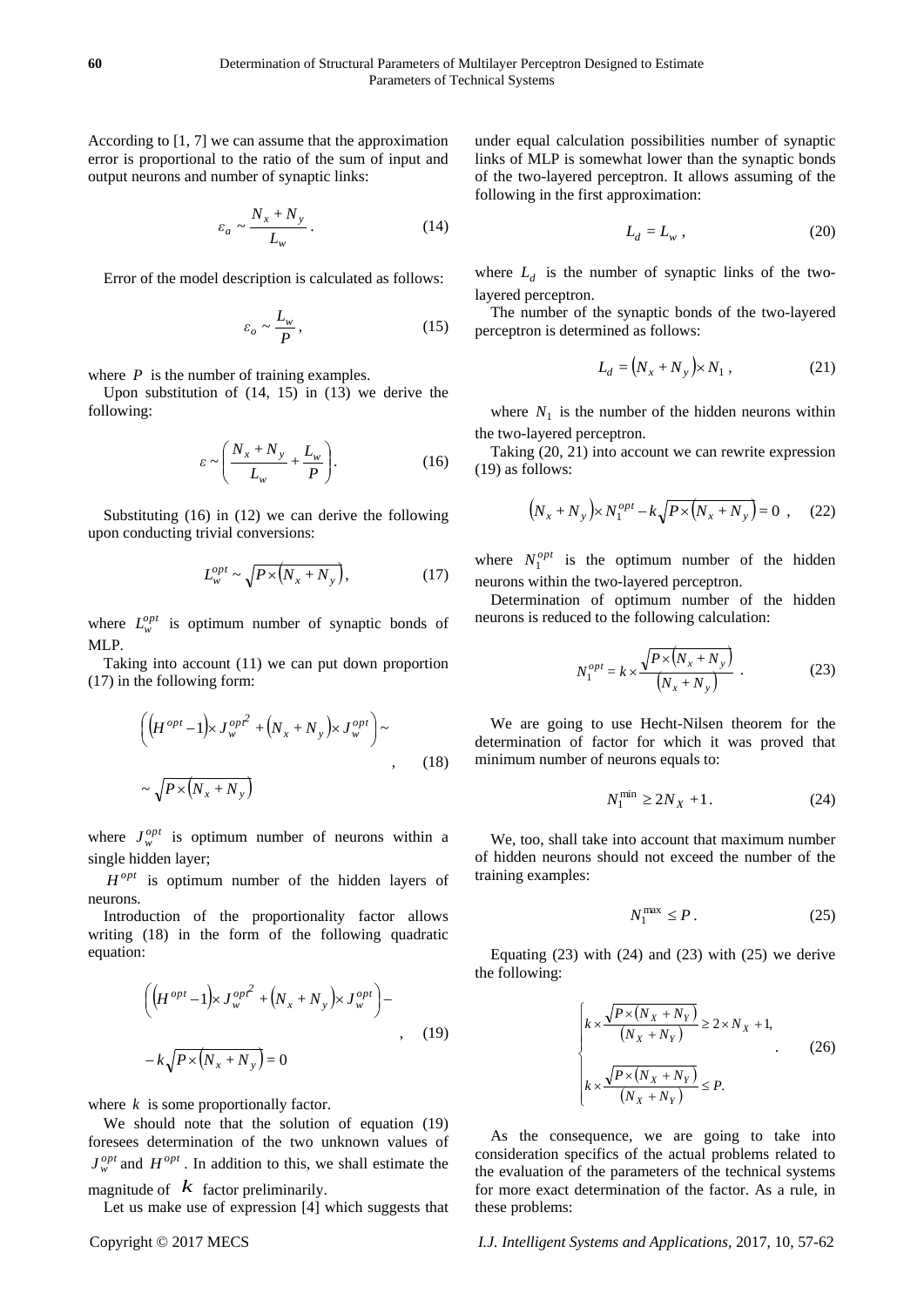- 1. The number of the output parameters does not exceed the number of the input ones;
- 2. The output neuron corresponds to each recognition class;
- 3. The number of the training examples for each recognition class should exceed the number of the input parameters at least 10 times;
- 4. Total amount of all the training examples should exceed the number of the recognized classes at least 10 times as well.

Therefore, we can assume the following without infringing inequality (26):

$$
P = 10 \times N_y = 10 \times 10 \times N_x = 10^2 \times N_x \ . \tag{27}
$$

We are going to derive the following upon substitution of (27) in (26):

$$
\begin{cases} k \ge \frac{0, 1 \times (2 \times N_X + 1) \times (N_X + N_Y)}{\sqrt{N_X \times (N_X + N_Y)}}, \\ k \le 10 \times \sqrt{N_X \times (N_X + N_Y)}. \end{cases}
$$
 (28)

We can assume the following in case of rather great number of input parameters:

$$
2 \times N_x + 1 = 2 \times N_x \tag{29}
$$

This allows reduction of (28) as follows:

$$
\begin{cases} k \ge 0, & 2 \times \sqrt{N_x \times (N_x + N_Y)}, \\ k \le 10 \times \sqrt{N_x \times (N_x + N_Y)}. \end{cases}
$$
 (30)

Substituting (30) in (23) we can rewrite expressions for the evaluation of the range of optimum number of the hidden neurons of the two-layered perceptron in the following form:

$$
N_1^{opt}(\min) = 0, 2 \times \sqrt{N_x \times (N_X + N_Y)} \times
$$
\n
$$
\times \frac{\sqrt{P \times (N_x + N_y)}}{(N_x + N_y)}
$$
\n
$$
N_1^{opt}(\max) = 10 \times \sqrt{N_x \times (N_X + N_Y)} \times
$$
\n
$$
\times \frac{\sqrt{P \times (N_x + N_y)}}{(N_x + N_y)}
$$
\n(32)

where  $N_1^{\text{opt}}(\text{max})$ ,  $N_1^{\text{opt}}(\text{min})$  are maximum and minimum boundaries of the range of optimum number of

hidden neurons in the hidden perceptron.

Upon appropriate reductions and taking into account that the number of the hidden neurons should be integer number we can finally derive the following equation for the two-layered perceptron:

$$
N_1^{opt}(\min) = Round\left(0, 2 \times \sqrt{N_x \times P}\right). \tag{33}
$$

$$
N_1^{opt}(\max) = Round(10 \times \sqrt{N_x \times P}).
$$
 (34)

Use of expressions (11, 20, 21, 33, 34) allows rewriting equations for the determination of optimum MLP structure in the following form:

$$
(H^{\min} - 1) \times J_w^{\min^2} + (N_x + N_y) \times J_w^{\min} =
$$
  
\n
$$
= (N_x + N_y) \times Round(0, 2 \times \sqrt{N_x \times P})
$$
  
\n
$$
(H^{\max} - 1) \times J_w^{\max^2} + (N_x + N_y) \times J_w^{\max} =
$$
  
\n
$$
= (N_x + N_y) \times Round(20 \times \sqrt{N_x \times P})
$$
  
\n(36)

where  $H^{\text{min}}$ ,  $H^{\text{max}}$  are minimum and maximum number of the hidden layers of neurons within MLP;

 $J_w^{\min}$ ,  $J_w^{\max}$  are minimum and maximum number of neurons within single hidden layer.

Further refinement of the number of hidden neurons within the limit from  $H^{\text{min}}$  to  $H^{\text{max}}$  is recommended to do by conducting of numerical experiments related to minimization of the approximation error. We should note that the determination of optimum ratio of the number of hidden layers and the number of neurons within the single hidden layer requires further studies.

Let us consider change of the search range of optimum number of hidden neurons of the two-layered perceptron when using the model developed in order to estimate information value of the results obtained. We shall evaluate change of the range with the help of the following expression:

$$
\delta = \frac{N_1^{\text{opt}}(\text{max}) - N_1^{\text{opt}}(\text{min})}{N_1^{\text{max}} - N_1^{\text{min}}}.
$$
 (37)

Let us consider the problem that is related to the evaluation of the parameters of computer systems for the purpose of revelation of cyber-attacks. We are going to take into account that the number of the input parameters is ca. 100 ( $N_x \approx 100$ ) for the majority of similar problems, but the number of the training examples required for the effective training of MLP equals to 20,000 ( $P \approx 20,000$ ). We assume that we apply a twolayered perceptron with a single output ( $N_y = 1$ ). If we use the mentioned parameters in expressions (33, 34) we

Copyright © 2017 MECS *I.J. Intelligent Systems and Applications,* 2017, 10, 57-62